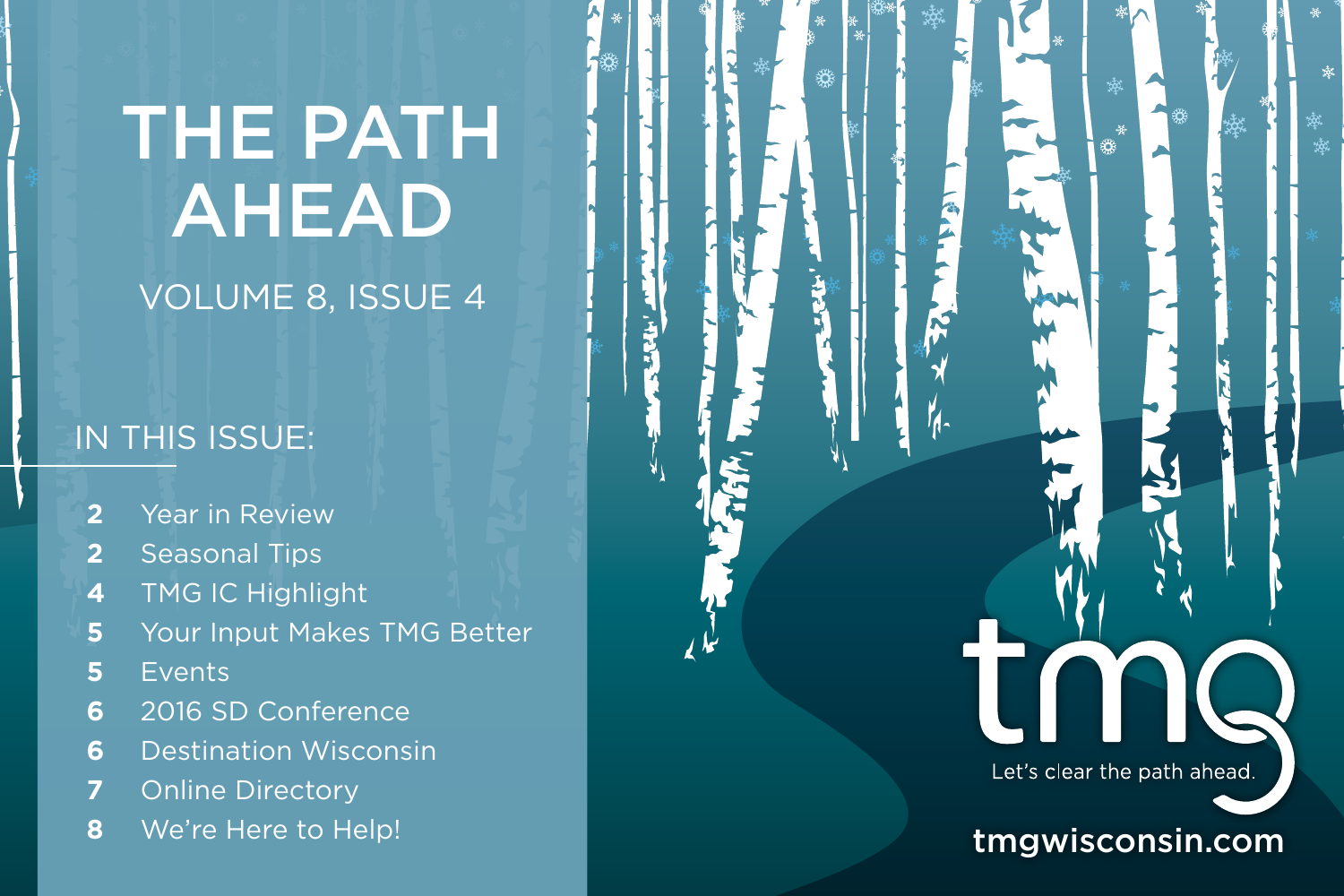### 2016 IN REVIEW

# SEASONAL TIPS

Looking back at 2016, it is apparent that self-direction is alive and well in Wisconsin! The TMG IRIS Consultant Agency (ICA) has continued to grow throughout the year, and we are proud to partner with nearly 14,000 people around the state.

TMG already provides IRIS Consultant (IC) services in every county where IRIS is available. In 2017, we will welcome new people in Vilas, Oneida, Florence, Forest, Taylor, and Adams counties, as the IRIS program continues to expand statewide.

XXXXXXX XXXXXX XXXXXX XXXXXXX



### **FUN FACT:**

If all of the people enrolled in the TMG ICA and all of the TMG staff came together in one place, that group would fill over 80% of the Kohl  $\gamma$  Center in Madison and about 28 airplanes!



### IS YOUR HOUSE READY FOR WINTER?

Before you settle in for the winter months, prep your home for the cold. By doing a few simple things, you could prevent damage to your home and ensure your safety.

Heat your home safely. Check your thermostat to be sure the house is properly heated. If you use a space heater, turn it off when you leave and never place it close to anything that could catch fire, such as curtains or papers.

Check your detectors. Make sure your carbon monoxide detectors and smoke detectors are working properly and replace old batteries.

Maintain your water pipes. Extreme cold can cause water pipes to freeze or burst. Keep your home heated at all times and leave your water faucets slightly open during extreme cold so they can drip continuously.

Clean your chimney. If you plan to heat your home with a wood-burning fireplace, be sure to have your chimney cleaned and inspected first.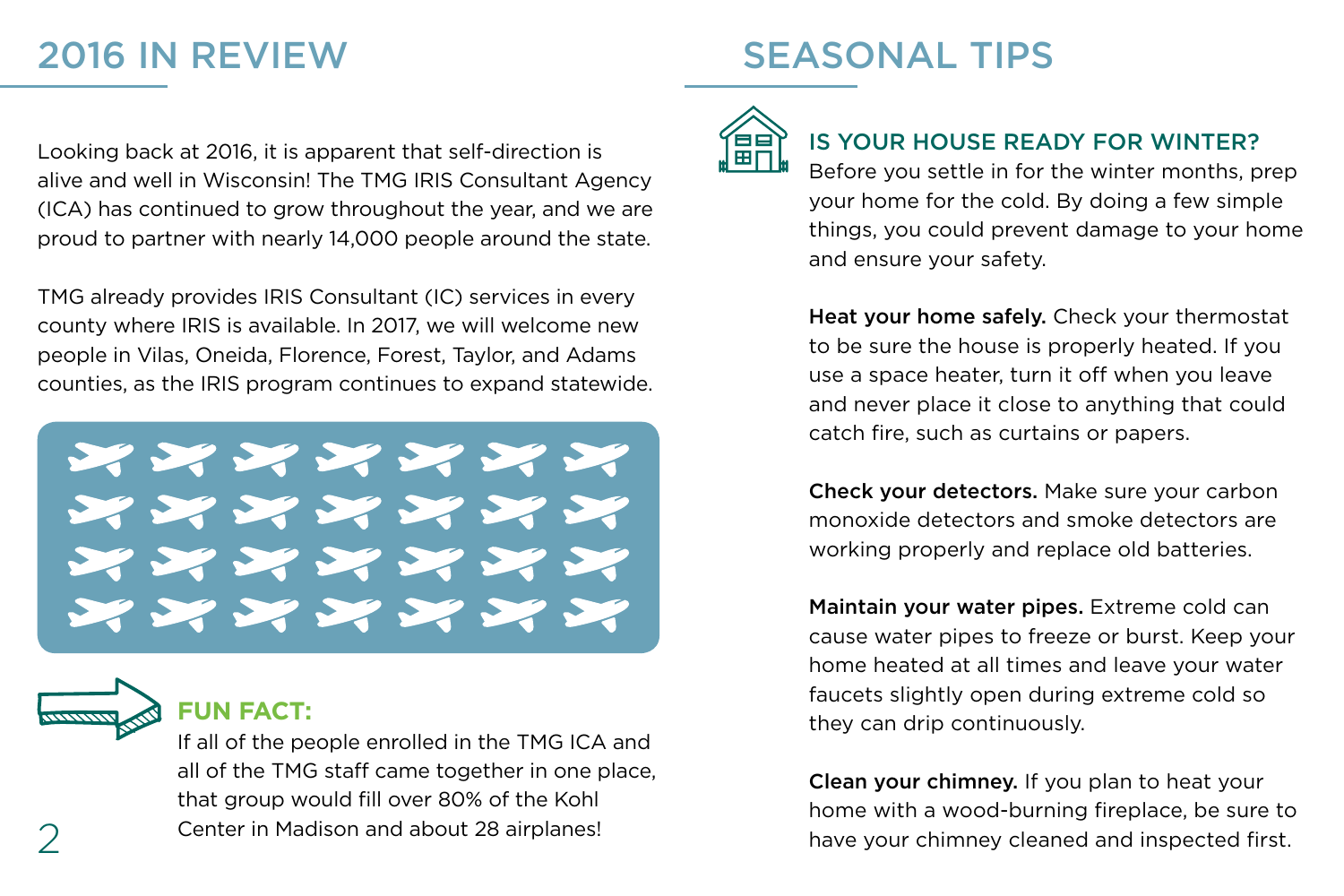

### IS YOUR CAR READY FOR WINTER?

Road conditions are often bad in the winter months. Before you travel, be sure you have these things with you:

- Cell phone and portable charger
- Shovel
- Windshield scraper
- Flashlight with extra batteries
- Water and snack foods
- Extra hats, coats, mittens and blankets
- Road salt or sand
- Battery booster cables
- First aid kit
- Tool kit
- Road maps



### ARE YOU READY FOR WINTER?

Dress warm. Before leaving the house, be sure to dress in warm layers.

Eat and drink safely. Eating well-balanced meals will help you stay warm. Avoid drinking alcohol outdoors as it can make it difficult to monitor and control your body temperature.

#### Watch out for frostbite.

When you're outside, keep your skin covered. If your skin turns red, blue or white, or becomes painful, head indoors to warm up!

#### Walk carefully and prevent

falls. Walk slowly and be aware when getting out of vehicles. Watch for wet floors coming in and out of buildings.



### NEED ASSISTANCE MEETING YOUR WINTER NEEDS?

The Wisconsin Home Energy Assistance Program (WHEAP) supports Wisconsin households to meet the challenges that can come with a cold winter. Services are provided locally through community organizations.

In addition to regular heating and electric assistance, specialized services include:

- Emergency fuel assistance.
- Counseling for energy conservation and energy budgets.
- Pro-active copayment plans.
- Targeted outreach services.
- Emergency furnace repair and replacement.

For more information and help, call WHEAP at 1-866-HEATWIS (1-866-432-8947).

Help with other winter needs can be found by calling the United Way Information Resource Hotline at 211.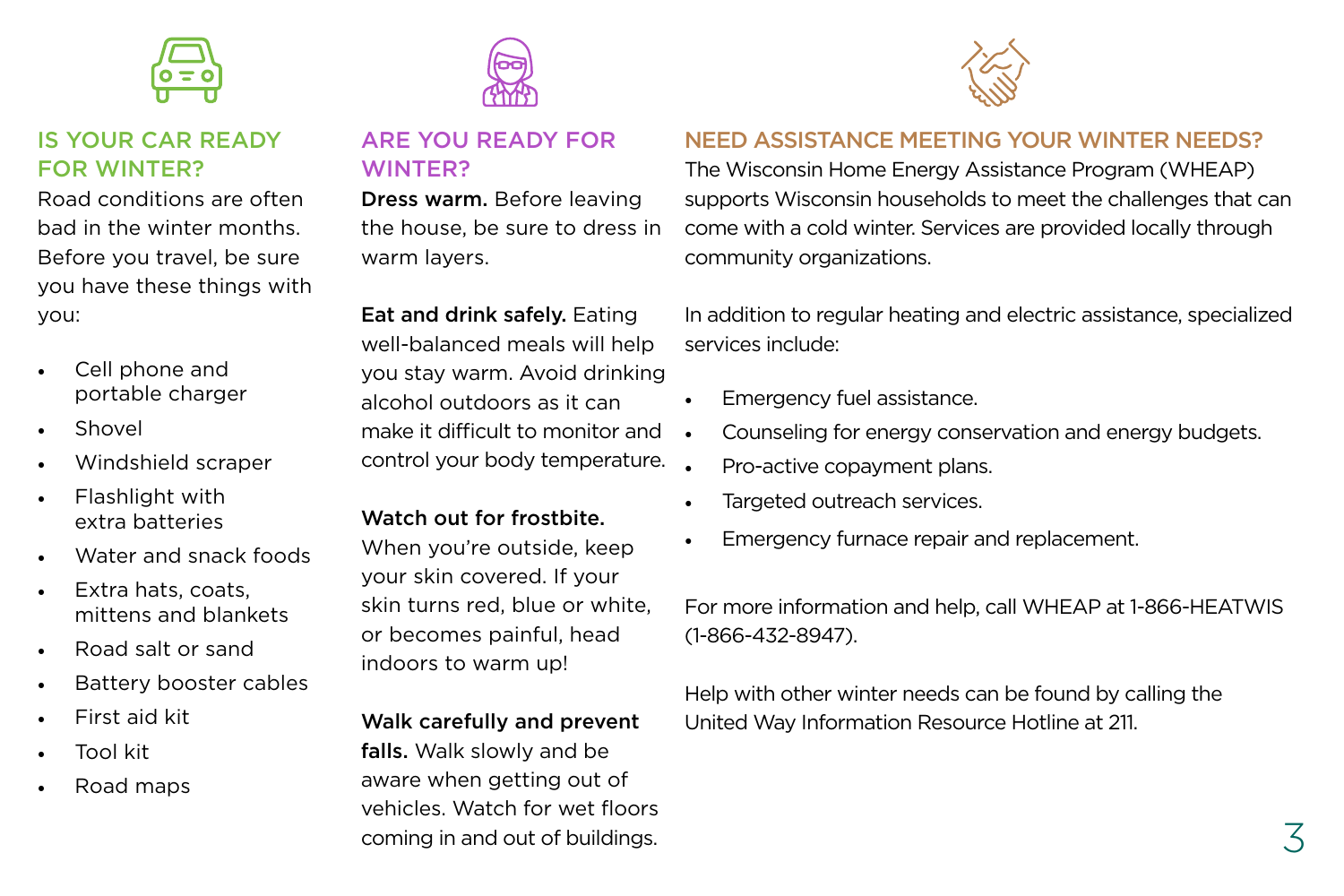# **MEET FAYE KUFAHL, TMG ICA'S LONGEST TENURED IRIS CONSULTANT**

In 2009, Faye Kufahl joined TMG as an IRIS Consultant (IC). A visit with one of the earliest TMG IRIS Participants, Jordan Hoff, began with a simple conversation and the right attitude. "We talked about self-direction before we even had the words for it," said Faye. "It was exciting for me to help someone maintain their independence."

For Jordan, that conversation and Faye's support changed the direction of his path in life. "Faye has been instrumental in helping Jordan to create the life he wants and providing the support he needs. We feel so fortunate to have her on our team!" said Jordan's mother, Jody. Through self-direction, Jordan has been able to gain independence and become employed. Jordan now works at Stein's Garden & Home and after all these years, their relationship continues with Faye as his IC.

Faye explains that she has learned something from each of her relationships with people enrolled in TMG's IRIS Consultant Agency (ICA), Jordan included. "I'm able to use those lessons to continue to improve what I do," said Faye. "I picked up a phrase from my IRIS Consultant Supervisor, Camie Wood: 'Moving forward.' It's been a part of the way I think and work ever since."

With this mantra, a determined attitude and a willingness to learn, Faye has built valuable relationships and provided much-needed support to many.



Faye partners with a group of 40 diverse people enrolled in the TMG ICA. In her role as an IC, Faye works to understand each person's individual story, culture and lifestyle. Since much of her work as an IC happens with people in their homes, the trust and respect they have for Faye is very important to a stable and balanced partnership.

> Throughout the years, Faye has helped mentor her fellow IC team members. TMG's focus on ongoing learning encourages teams to share their experiences with one another, and shapes how work is done within the TMG ICA. Today, more than 330 TMG ICs work hard to remain engaged in learning and provide quality service and support, just as Faye has since the beginning.

For Faye, it comes naturally. "I feel like the IC job is a glove over my hand," said Faye. "I am an IC at heart. I truly feel that is the core of me."

Faye says that though she is approaching 65, she has no plans to slow down. The work and the people she partners with keep her going.

"The love that I get from these people is amazing," commented Faye. "I can't help but get bonded. I'm that kind of person."

With the new year approaching, TMG will continue 'moving forward' by building on the foundation that Faye and many others helped lay to create partnerships that clear the path ahead.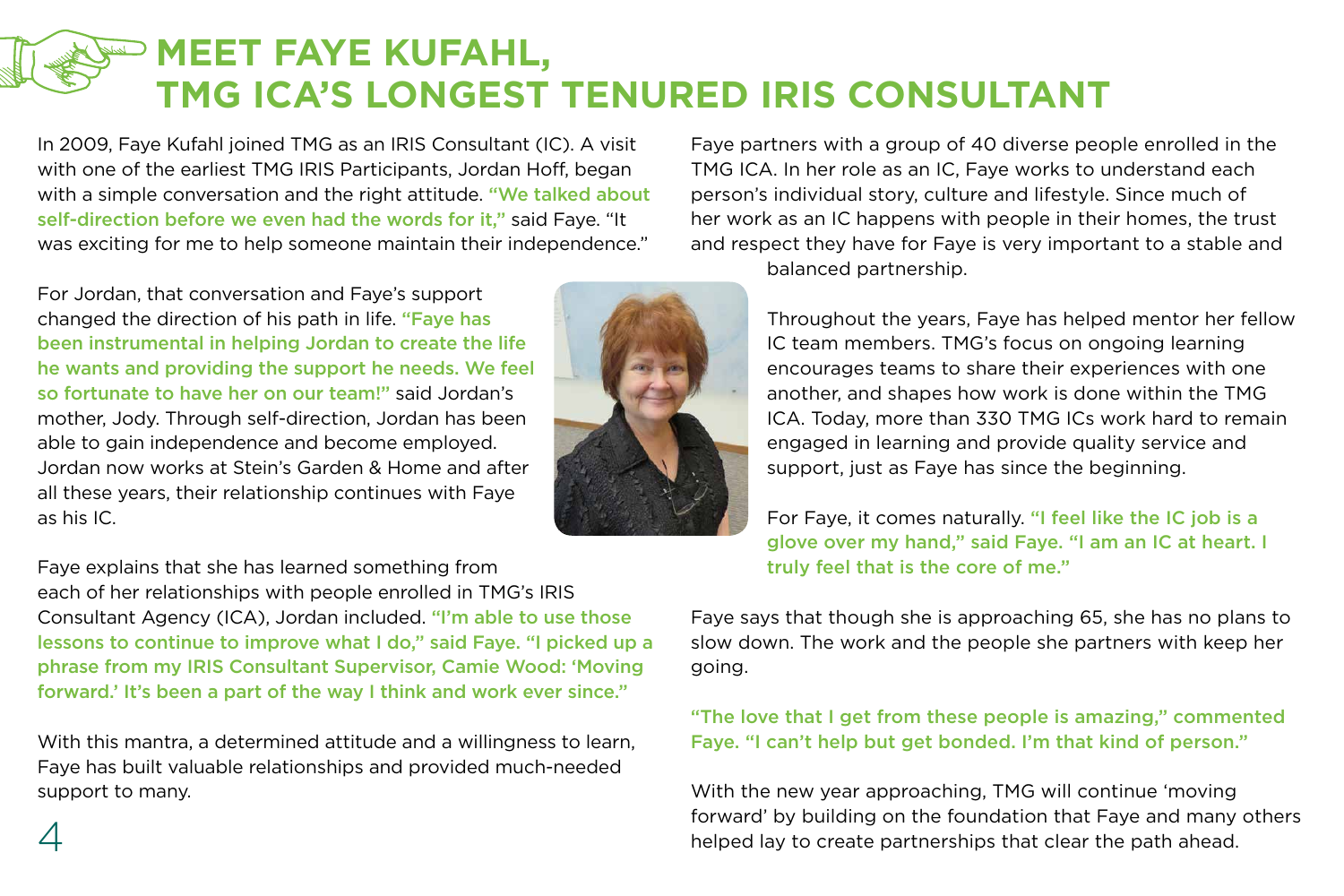# YOUR INPUT MAKES TMG BETTER

A core principle of self-directing is making your choices known. Your voice is your greatest asset as you self-direct your services and supports for an empowered, independent life.

Your voice is also a powerful tool in helping all of us at TMG become better partners for you. This year, we began asking people who are new to the IRIS program to take a short survey about three months after enrolling in IRIS.

We are already learning from those surveys and hearing great information about individuals' early experiences with TMG, their feelings about self-directing, and relationships with their IRIS Consultants.

#### We also asked new IRIS Participants about their long-term goals. So far, their top three answers are:

| <b>32%</b> | "I want to become or remain as healthy as possible."                 |
|------------|----------------------------------------------------------------------|
| 29%        | "I want to remain in my home or find a new place to live."           |
| 14%        | "I want to spend more time with the people who are important to me." |

We look forward to hearing more from people beginning their journey of selfdirecting with TMG as a partner. We are also excited to launch an Annual Survey in January 2017. This survey will provide people an opportunity to share ongoing information that can create better experiences and opportunities.

We hope you'll consider taking a few minutes to participate. We promise to use your feedback to continue improving everyone's experience with the TMG IRIS Consultant Agency!



# 2017 WISCONSIN **TRANSITION CONFERENCE**

February 9-10, 2017 Kalahari Resort and Convention Center – Wisconsin Dells, WI

Sessions will be appropriate for beginning, intermediate and advanced level learners. Participants have the opportunity to attend sessions and visit the Exhibit Hall to learn more about transition services and products, meet entrepreneurs with disabilities and network during breaks. For more information or to register, visit: www.edevents. org/conferences/29/wisconsintransition-conference-2017.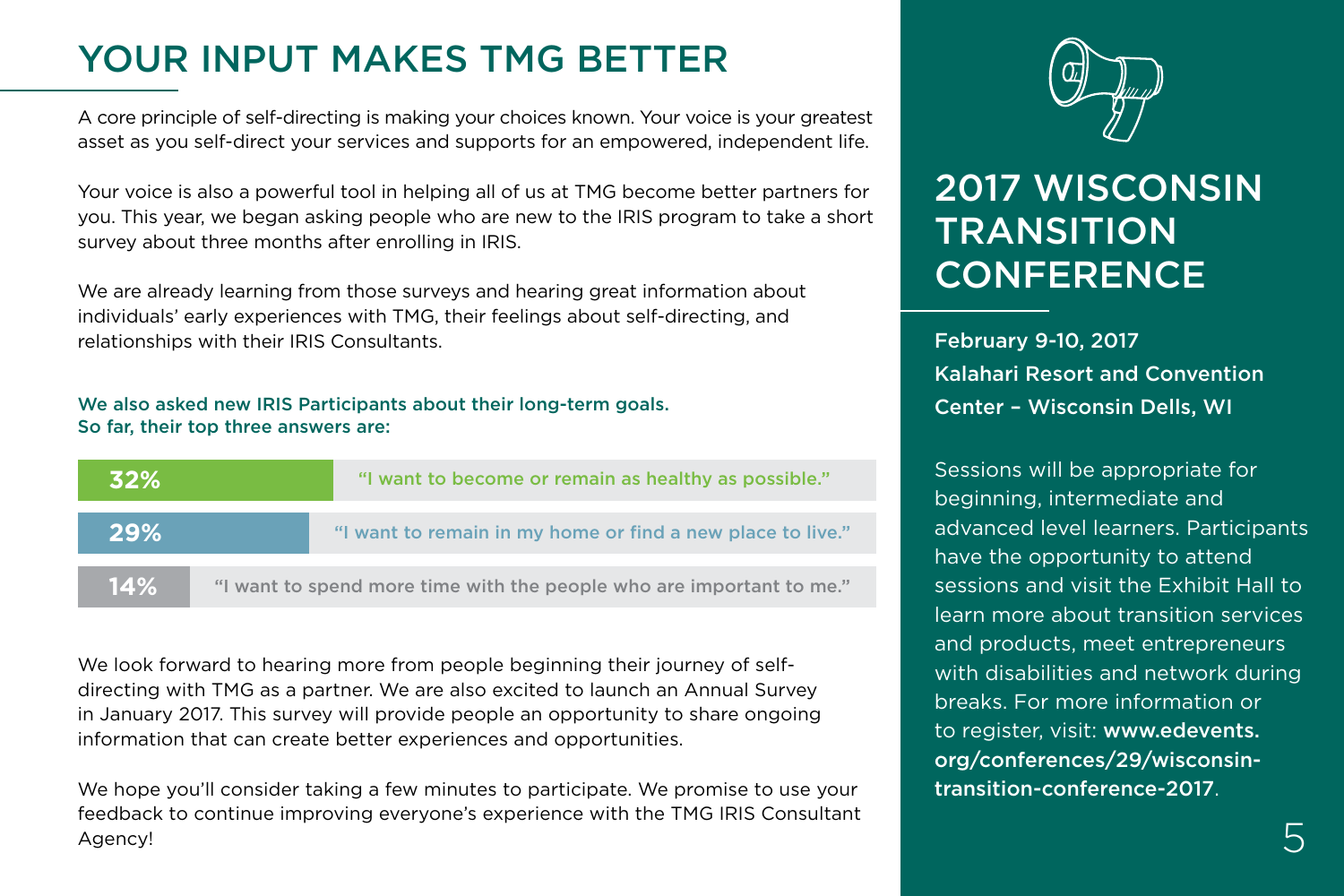### 2016 SD CONFERENCE COUNT ME IN

More than 600 people gathered at the 9th Annual Wisconsin Self-Determination Conference, November 8-10 at the Kalahari Resort in Wisconsin Dells, WI. The event had a "Count Me In" theme and each learning session was presented in partnership with a self-advocate.

TMG employees participated in the event as planning committee members, event supports and attendees. They enjoyed the opportunity to learn alongside the individuals with whom they partner and their families. TMG staff also partnered to host learning sessions related to Community Building using Person-Centered Thinking, and Building Social Networks Using Social Media.



(from left): Carol Sickler, Dave Verban, Kandace Stott

TMG ICA Operations and Quality Team Members (from left): Molly Bandt, Yer May Yang, Jami Jaeggi and Nancy Vodak



## DESTINATION WISCONSIN

Being an active part of local communities in Wisconsin is an important part of the fabric that builds quality lives. TMG staff support individuals using our service each day in identifying ways to contribute to their community.

In addition, many TMG employees took this belief a step further by taking personal action throughout Wisconsin. In 2016, Madison office staff worked to support a food drive, that not only encouraged our staff to participate, but our Madison office building neighbors as well. The Fall TMG Regional Staff Meetings included efforts to raise funds for local United Ways to be used to support local community efforts. In addition, some staff accessed a newly added employee benefit that supports volunteering time at local organizations. These activities included volunteering at local food pantries, senior centers, veteran's events, homeless shelters, community non-profits and camps for kids. (See graphic below for more information).

#### TMG Employees Active in Communities

| <b>44%</b> Food Pantry     | <b>11%</b> Poverty |
|----------------------------|--------------------|
| <b>14%</b> Youth Education | 6% Homeless        |
| <b>11%</b> Senior Centers  | <b>3%</b> Veterans |
| <b>11%</b> Disability      |                    |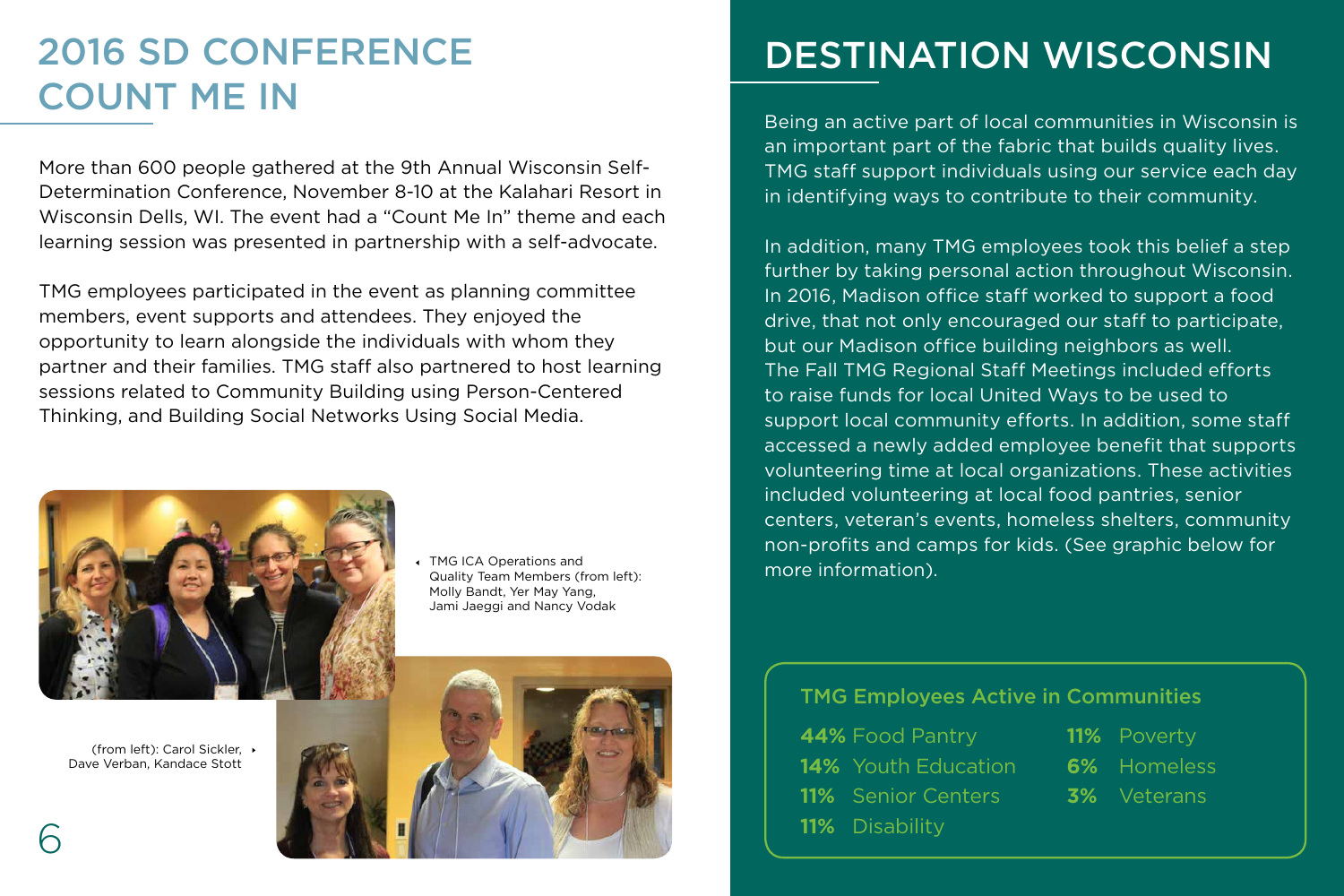

### ONLINE DIRECTORY

Below is a list of websites that we'd like to share with you, as we have found them to be helpful resources. If you'd like to learn more about resources in Wisconsin, please visit our website at:

www.tmgwisconsin.com/tmg-news-and-notes/partner-links

#### Disability Rights Wisconsin www.disabilityrightswi.org

Disability Rights Wisconsin helps people across Wisconsin gain access to services and opportunities through advocacy and legal expertise.

#### Greater Wisconsin Agency on Aging Resources (GWAAR) www.gwaar.org

GWAAR is committed to supporting the successful delivery of aging programs and services in 70 counties and 11 tribes in Wisconsin.

#### InControl Wisconsin

#### www.incontrolwi.org

InControl Wisconsin partners with individuals and families, advocacy groups, government agencies and many other community partners to promote Self-Determination and Self-Directed Supports.

#### Wisconsin Board for People with Developmental Disabilities (WBPDD) www.wi-bpdd.org

WBPDD was established to advocate on behalf of individuals with developmental disabilities, foster inclusive communities, and improve the disability service system.

#### Wisconsin Institute for Healthy Aging (WIHA) www.wihealthyaging.org

WIHA was launched in 2010 to help the state's citizens live healthier lives through evidence-based prevention programs.